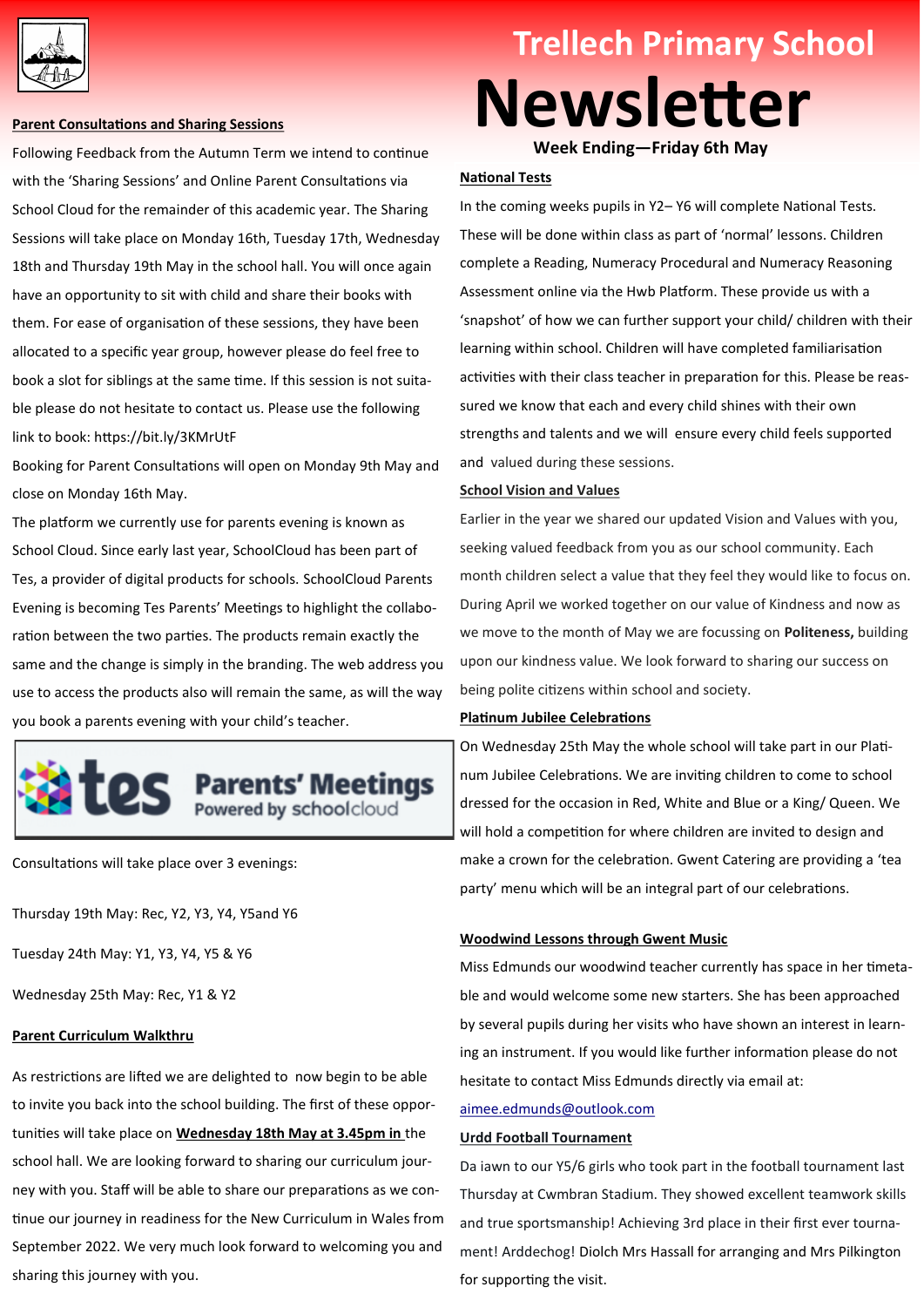#### **School Communication**

We are very aware from feedback that we use a variety of platforms for communication with parents, which can be potentially cause parents to 'miss' important information. We are looking to invest in an app called 'Schoop' which would provide the facility for all communications to be shared using one platform. As well as being time-saving, cost-cutting and eco-friendly, the Schoop app offers much more streamlined communication, with all information available in a centralised location rather than across multiple platforms. Reminders, important notices, newsletters and permission forms will be delivered direct to your phone in the form of push notifications, and documents will be saved in an online library through the app should you need to access at a later date. On signing up with a school-specific code, parents and carers can select the groups and classes relevant to your child, ensuring all information you receive is useful to you. Find out more here [https://www.schoop.co.uk/education](https://www.schoop.co.uk/education-2/)-2/ We would welcome your feedback in our consideration of such an app before any decision is made.







#### **Summer Term**

**Weds 11th May:** Y6 Cluster Swimming Gala

**Weds 18th May:** Parent Walkthru– The New Curriculum 3.45pm

**Mon 16th May:** Y2/ Y3 Scooter Sessions

**w/c: 16th May–** Parent Sharing Events

**19th, 24th & 25th May–** Parents Consultations via School Cloud

**Weds 25th May:** Whole School Jubilee Celebrations

**Thurs 26th May:** Y4, Y5 & Y6 Trip to Hay Festival

**Thurs 26th May:** Trellech's Got Talent

**Fri 27th May–** Cluster INSET School Closed to Pupils

**Fri 27th May**– Half Term Commences

**Mon 6th June**– School Closed in lieu of Queens Platinum Jubilee

**Tues 7th June**– Summer Term Two Commences

**w/c: 20th June-** Sports Day Events (TBC)

**Fri 1st July–** INSET Day (School Closed to Pupils)

**Tues 5th July–** Move Up Day

**Weds 13th– Fri 15th July**—Y6 Residential Viney Hill

**Fri 22nd July–** End of Academic Year

#### **Tennis and Gymnastics Success**

Congratulations to Lyra (Y4), for winning the Radyr 9U Grade 5 tennis competition over the Easter Holidays!

Many congratulations to Amelie (Y6) who gained success in a recent Welsh Gymnastics competition in Cardiff.



museum.wales

amqueddfa.cymru





ARTREF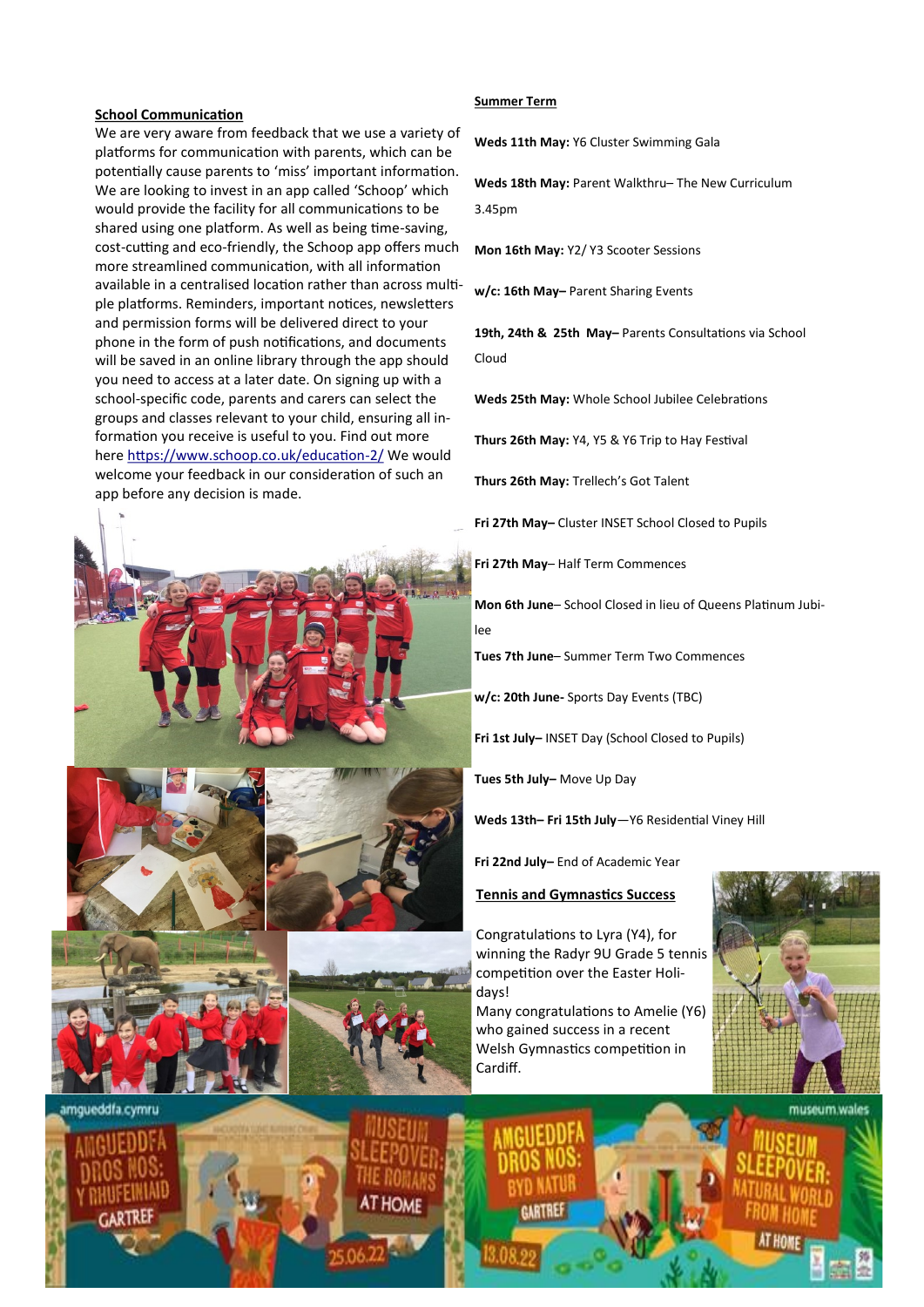# **Class News**

## **Reception:**

Welcome to a new and exciting term. Our topic this term is Jubilations, as we thought it would fit nicely with the Queen's Platinum Jubilee. The children are busy creating portraits of the Queen, together with making bunting to decorate our classroom. Already we have been learning about the young princess, before she became Queen. I am sure your child can tell you all about her hobbies, the name of her first horse, pony and the dogs that she adored. As the term goes on we will be learning more about the Queen and her family. Last week we had an afternoon of listening to the music of the fifties when the Queen's coronation took place. Elvis went down really well!! In Welsh we have been pretending to be the Queen and asking for specific items of clothing. For example, - Ga i'r het os gwelwch yn da. (Can I have a hat please?). Dyma ti (here you are).At Forest School we built a structure that would carry the weight of the Queen's jewels. It was interesting to listen to the children's conversations and teamwork whilst building. I am so sorry that the children's first school trip was cancelled, but it has now been rearranged and we will let you know all about it.

#### **Year One:**

It has been great to welcome Year 1 back to school after Easter, and we have got straight into our topic of 'Jubilations!', learning about Queen Elizabeth II and her upcoming Platinum Jubilee. The children have painted some beautiful portraits of the Queen, which I think Her Majesty would be proud to hang up in a gallery in Buckingham Palace! We have also used animation software to bring drawings of the Queen, her corgis and some beefeater guards to life. In Welsh, the children have been learning to talk about the clothes they wear, and have described a variety of Queen Elizabeth's outfits through her lifetime. The class are very excited for their trip to the museum on Friday, which they have been waiting for very patiently.

## **Year Two:**

What a wonderful start to the Summer Term. We enjoyed a wonderful trip to Noah's Ark Zoo Farm, taking part in the 'Save our Species' Workshop. Despite the chilly weather we were able to see lots of the animals outside, we even managed to spy the baby bears! We have begun our new topic of 'Coast and Country' comparing the two environments; recognising similarities and differences. At Forest School we looked closely at the countryside in our local area and looking for signs of springtime. Outdoors, we have noticed how our peas, sunflowers, potatoes and beans are beginning to grow and we planted some tomatoes and butternut squash. We can't wait to watch our garden flourish. We have begun to use algorithms in technology– transferring these skills in PE to direct our partner. As part of our RSE curriculum we have discussed the biological names for our body parts and which of these are private. We have continued to challenge ourselves in Maths, with many of us progressing in Big Maths and our tables challenges. We are looking forward to a Summer Term of adventures.

#### **Year Three:**

Our Summer Term started off with an exciting trip to Noah's Ark Zoo. Here we took part in a workshop called 'Save our species'. The pupils learnt about the many animals that are endangered and were able to get close to and touch a Royal Python and a Leopard Tortoise. I was really proud of their listening skills and sensible answers. We saw lots of animals and the pupils really enjoyed the play areas and maze. Thanks very much to Mrs deLoyde and Mr Smowton for accompanying us and helping out. In the classroom we have been counting in decimals and practising our times tables. We have also ordered words alphabetically and written a recount of our trip. We have begun our new topic 'Coast and Country' and looked for similarities and differences between these areas. In P.E we have started to learn skills in athletics and cricket. Can I just remind parents that P.E is on Tuesdays and Thursdays and due to the unsettled weather, appropriate kit is brought into school for these

#### **Year Four:**

Welcome back to all of Year 4 for the summer term. Our new topic this term is Around the World in 80 Days, with a focus on festivals, and our new novel for literacy is called Brightstorm by Vashti Hardy. We are already gripped by the story and have begun researching basic information about a series of festivals to base our work on this term. Our maths focus has been recapping our numeracy and problem solving skills in readiness for the national tests. In Welsh, we have been developing our use of using 3rd person language to describe an animal. The children worked so hard to use adjectives in their own sentences about an animal; including ideas about their, shell, fur, eye colour etc. The children demonstrated what ambitious and capable learners they are. In P.E we have finished off our block of sessions on netball and begun swimming lessons. We have been so impressed with the improvement in all the children in the skills needed to participate in the game, such as passing, catching, marking and dodging. The children demonstrated great teamwork and sportsmanship when playing in teams against one another. We are now looking forward to beginning our cricket and athletic sessions for the Summer Term.

#### **Year Five:**

Over the past few weeks, Year 5 have been getting stuck into our new novel Brightstorm. The fist few chapters have us all hooked and we can't wait to find out how the story develops. We made predictions about what we thought would happen from looking at the front cover and blurb – it will be interesting to see how close we are! While reading we have used our inference skills and empathy to consider how a key character would be feeling at different points of the story so far, and tracked their changing emptions on an emotion graph. We created our own map of The Great Wide, then experimented with making a compass and writing a set of instructions for someone to follow to make their own. We then took our compasses outside and used them to set and follow a route, and were surprised by how accurate they were! In Maths we have been practising our basic skills, in particular working with equivalent fractions, decimals and percentages, and finding fractions of an amount. Lots of the children have moved up in their Big Maths challenges, which is great. This week we have started to research well-known festivals around the world as part of our Around the World in 80 Days, and are looking forward to working collaboratively on our projects. Linked to this in PE we have been experimenting with styles of dance from different countries. We have put our French skills to the test to write a letter to a penpal all about ourselves – très bien tout le monde!

#### **Year Six:**

A busy start to the Summer Term for Year 6. After choosing our new topic; Around the World in Eighty Days we have spent some time deciding what we would like to find out and started research into the different festivals and carnivals which are celebrated. We have also listened to the opening chapters of our new class novel, Brightstorm and we are excited to find out more about the adventures ahead over the next few weeks. Some of the year 6 girls represented Trellech at football at the Urdd coming 3<sup>rd</sup> overall - bendigedig. Over the next two weeks we will be completing our national assessments in numeracy, reasoning and reading and have spent some time this week revisiting the basics especially our times tables, halving and doubling, shapes and fractions to help in preparation. We have also had some responses to our letters asking for flower donations from the local garden centre and we have been lucky to receive some colourful summer bulbs from Raglan Garden Centre which we look forward to planting very soon.